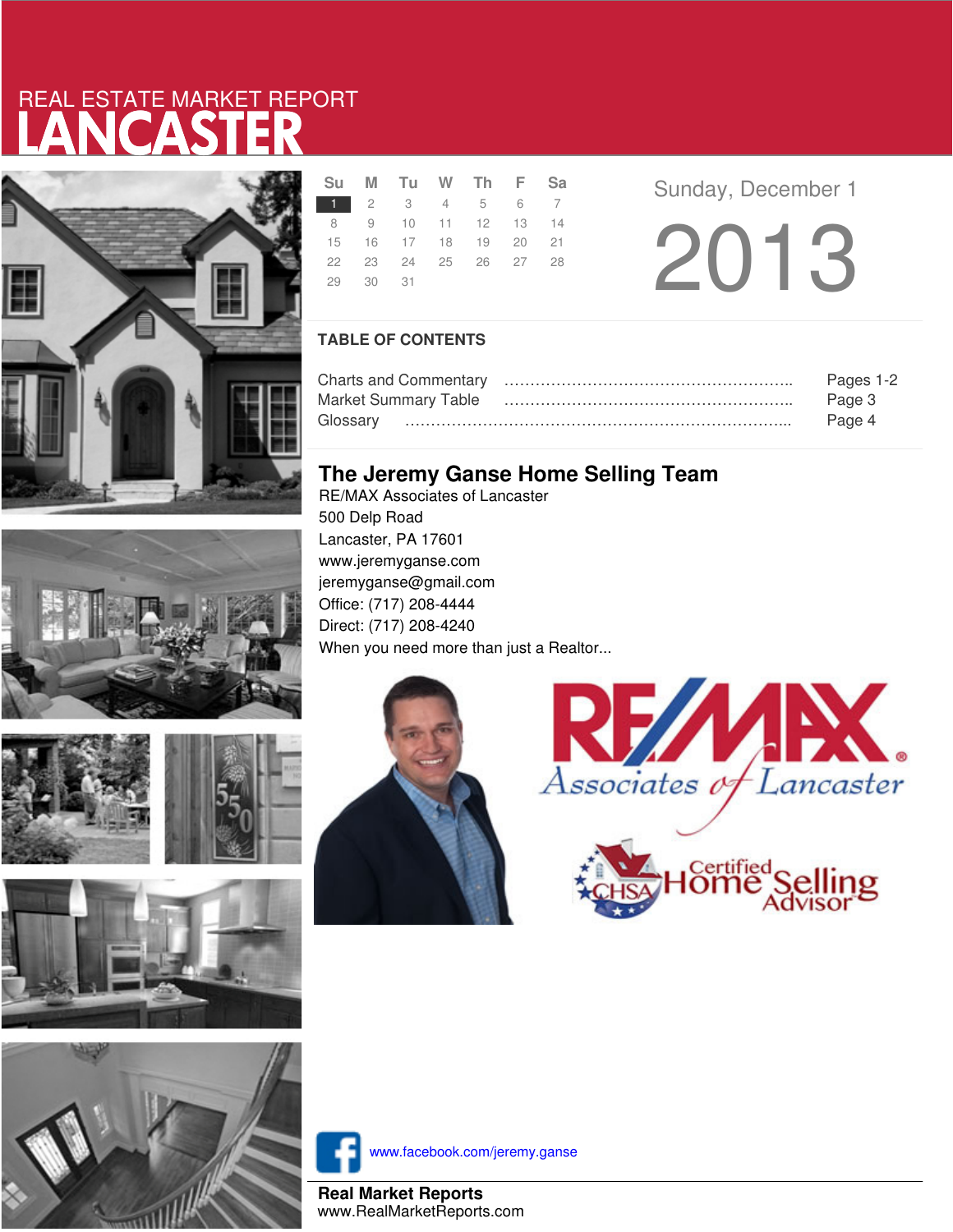

Sunday, December 1, 2013

## The Jeremy Ganse Home Selling Team

jeremyganse@gmail.com RE/MAX Associates of Lancaster Office: (717) 208-4444

at the real estate market. Currently there are 729 sales pending in the market overall, leaving 2543 listings still for sale. The resulting pending ratio is 22.3% (729 divided by 3,272). So you might be asking yourself, that's great... but what exactly does it mean? I'm glad you asked! *Let's take a look*

The pending ratio indicates the supply & demand of the market. Specifically, a high ratio means that listings are in demand and quickly going to contract. Alternatively, a low ratio means there are not enough qualified buyers for the existing supply.

**"Current inventory is described as mildly active."**

Taking a closer look, we notice that the \$150K - \$200K price range has a relatively large number of contracts pending sale.

We also notice that the \$150K - \$200K price range has a relatively large inventory of properties for sale at 507 listings. The average list price (or asking price) for all properties in this market is \$245,824.





A total of 2694 contracts have closed in the last 6 months with an average sold price of \$195,545. Breaking it down, we notice that the \$150K - \$200K price range contains the highest number of sold listings.

Alternatively, a total of 1820 listings have failed to sell in that same period of time. Listings may fail to sell for many reasons such as being priced too high, having been inadequately marketed, the property was in poor condition, or perhaps the owner had second thoughts about selling at this particular time. The \$100K - \$150K price range has the highest number of off-market listings at 407 properties.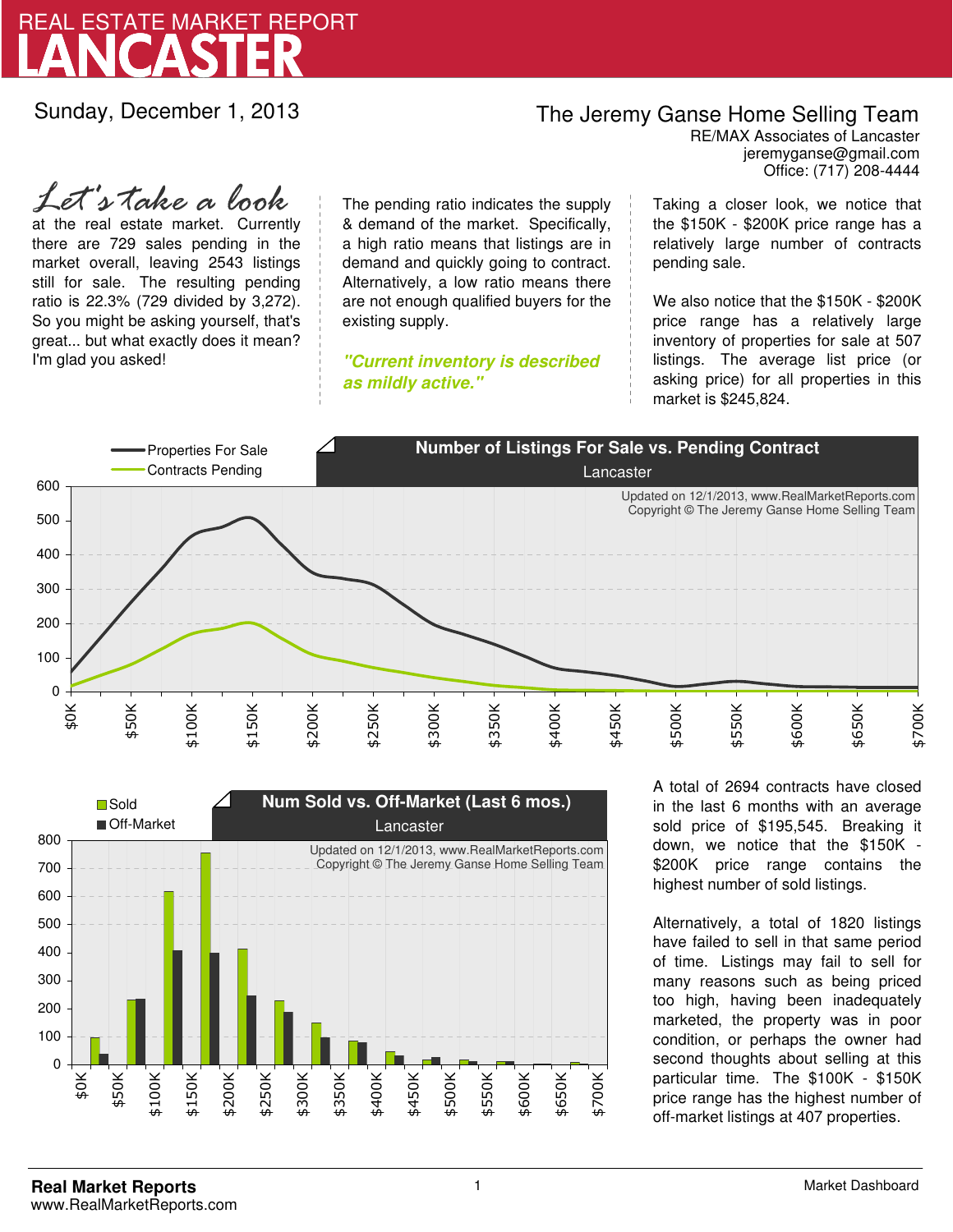# LANCASTER REAL ESTATE MARKET REPORT

Sunday, December 1, 2013

## The Jeremy Ganse Home Selling Team

jeremyganse@gmail.com RE/MAX Associates of Lancaster Office: (717) 208-4444

Looking at the chart to the right, you might be wondering why average days on market (DOM) is important. This is a useful measurement because it can help us to determine whether we are in a buyer's market (indicated by high DOM), or a seller's market (indicated by low DOM). Active listings (properties for sale) have been on the market for an average of 168 days.

Analysis of sold properties for the last six months reveals an average sold price of \$195,545 and 68 days on market. Notice that properties in the \$200K - \$250K price range have sold quickest over the last six months.

The recent history of sales can be seen in the two charts below. The average sold price for the last 30 days was \$191,453 with an average DOM of 72 days.

Since the recent DOM is greater than the average DOM for the last 6 months, it is a negative indicator for demand. It is always important to realize that real estate markets can fluctuate due to many factors, including shifting interest rates, the economy, or seasonal changes.



### **"The average list-to-sales ratio for this area is 97.2%."**

Ratios are simple ways to express the difference between two values such as list price and sold price. In our case, we typically use the list-to-sale ratio to determine the percentage of the final list price that the buyer ultimately paid. It is a very common method to help buyers decide how much to offer on a property.

Analysis of the absorption rate indicates an inventory of 5.7 months based on the last 6 months of sales. This estimate is often used to determine how long it would take to sell off the current inventory of properties if all conditions remained the same. It is significant to mention that this estimate does not take into consideration any additional properties that will come onto the market in the future.



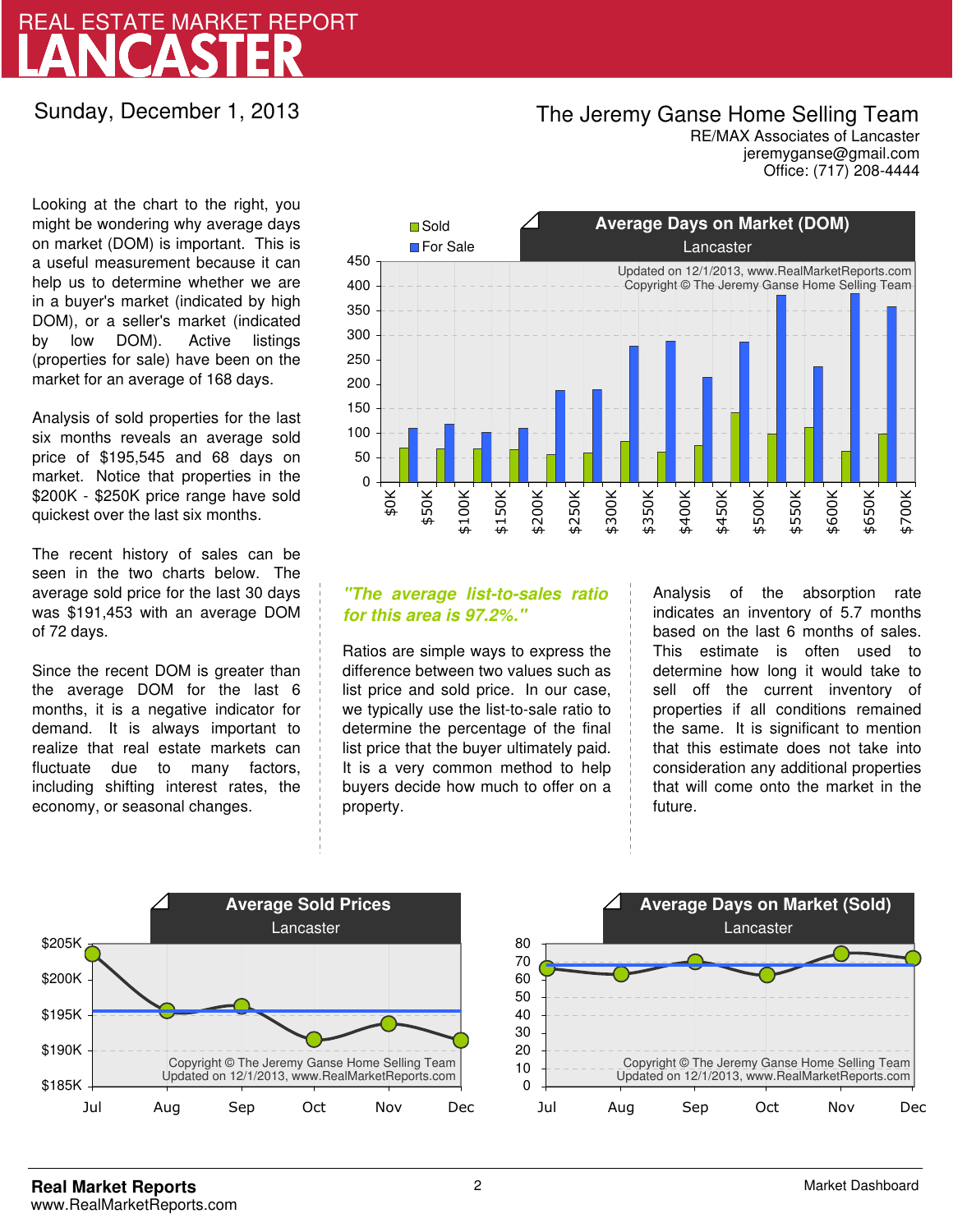# LANCASTER REAL ESTATE MARKET REPORT

Sunday, December 1, 2013

# The Jeremy Ganse Home Selling Team

jeremyganse@gmail.com RE/MAX Associates of Lancaster Office: (717) 208-4444

|                                    |                    | <b>Contracts Pending [2]</b> |            |                   |                | Off-Market in the Last 6 Months [3] |                         |              |            | <b>Absorption Rate</b> |                   |                   |  |              |      |
|------------------------------------|--------------------|------------------------------|------------|-------------------|----------------|-------------------------------------|-------------------------|--------------|------------|------------------------|-------------------|-------------------|--|--------------|------|
|                                    |                    | For Sale <sup>[1]</sup>      |            |                   |                | Sold in the Last 6 Months [4]       |                         |              |            |                        |                   |                   |  |              |      |
|                                    | <b>Price Range</b> | <b>Total</b>                 | Avg        | Avg               | Total          | Pending                             | <b>Total</b>            | <b>Total</b> | Avg        | Avg Orig               | Avg               | Avg               |  | List to      | Mos. |
| Min.                               | Max.               | <b>Num</b>                   | <b>DOM</b> | <b>List Price</b> | <b>Num</b>     | Ratio                               | <b>Num</b>              | <b>Num</b>   | <b>DOM</b> | <b>List Price</b>      | <b>List Price</b> | <b>Sold Price</b> |  | <b>Sales</b> |      |
| \$0                                | \$49,999           | 57                           | 110        | \$42,057          | 17             | 23.0%                               | 40                      | 96           | 70         |                        | \$38,968          | \$34,490          |  | 88.5%        | 3.6  |
| \$50,000                           | \$99,999           | 261                          | 119        | \$79,588          | 80             | 23.5%                               | 234                     | 231          | 69         |                        | \$82,797          | \$77,075          |  | 93.1%        | 6.8  |
| \$100,000                          | \$149,999          | 454                          | 102        | \$128,027         | 169            | 27.1%                               | 407                     | 619          | 69         |                        | \$132,098         | \$128,357         |  | 97.2%        | 4.4  |
| \$150,000                          | \$199,999          | 507                          | 111        | \$175,317         | 201            | 28.4%                               | 398                     | 755          | 67         |                        | \$176,359         | \$172,905         |  | 98.0%        | 4.0  |
| \$200,000                          | \$249,999          | 348                          | 187        | \$228,282         | 109            | 23.9%                               | 247                     | 412          | 56         |                        | \$229,016         | \$223,151         |  | 97.4%        | 5.1  |
| \$250,000                          | \$299,999          | 313                          | 189        | \$276,503         | 71             | 18.5%                               | 189                     | 230          | 60         |                        | \$277,364         | \$271,721         |  | 98.0%        | 8.2  |
| \$300,000                          | \$349,999          | 197                          | 278        | \$328,368         | 42             | 17.6%                               | 97                      | 149          | 83         |                        | \$331,429         | \$324,799         |  | 98.0%        | 7.9  |
| \$350,000                          | \$399,999          | 139                          | 289        | \$376,688         | 19             | 12.0%                               | 81                      | 85           | 62         |                        | \$380,776         | \$369,103         |  | 96.9%        | 9.8  |
| \$400,000                          | \$449,999          | 70                           | 215        | \$430,494         | 6              | 7.9%                                | 32                      | 47           | 76         |                        | \$433,657         | \$421,246         |  | 97.1%        | 8.9  |
| \$450,000                          | \$499,999          | 48                           | 286        | \$478,751         | 4              | 7.7%                                | 27                      | 19           | 142        |                        | \$481,639         | \$464,608         |  | 96.5%        | 15.2 |
| \$500,000                          | \$549,999          | 16                           | 383        | \$528,841         | $\overline{2}$ | 11.1%                               | 12                      | 17           | 99         |                        | \$547,332         | \$521,835         |  | 95.3%        | 5.6  |
| \$550,000                          | \$599,999          | 31                           | 237        | \$578,670         | $\overline{2}$ | 6.1%                                | 12                      | 11           | 112        |                        | \$592,899         | \$563,817         |  | 95.1%        | 16.9 |
| \$600,000                          | \$649,999          | 16                           | 386        | \$634,349         | 1              | 5.9%                                | 4                       | 3            | 64         |                        | \$665,600         | \$615,833         |  | 92.5%        | 32.0 |
| \$650,000                          | \$699,999          | 14                           | 359        | \$684,914         | $\overline{2}$ | 12.5%                               | $\overline{\mathbf{4}}$ | 8            | 99         |                        | \$694,588         | \$670,500         |  | 96.5%        | 10.5 |
| \$700,000                          | $\ddot{}$          | 72                           | 203        | \$1,009,198       | 4              | 5.3%                                | 36                      | 12           | 221        |                        | \$945,992         | \$880,981         |  | 93.1%        | 36.0 |
| <b>Market Summary &gt;&gt;&gt;</b> |                    | 2,543                        | 168        | \$245,824         | 729            | 22.3%                               | 1,820                   | 2,694        | 68         |                        | \$201,169         | \$195,545         |  | 97.2%        | 5.7  |

Status = [1] A; [2] P; [3] E, L, W; [4] C

County = Lancaster

-

Property Type = Residential/Farm

Date Range = 06/02/2013 to 12/01/2013 Data believed to be accurate but not guaranteed.